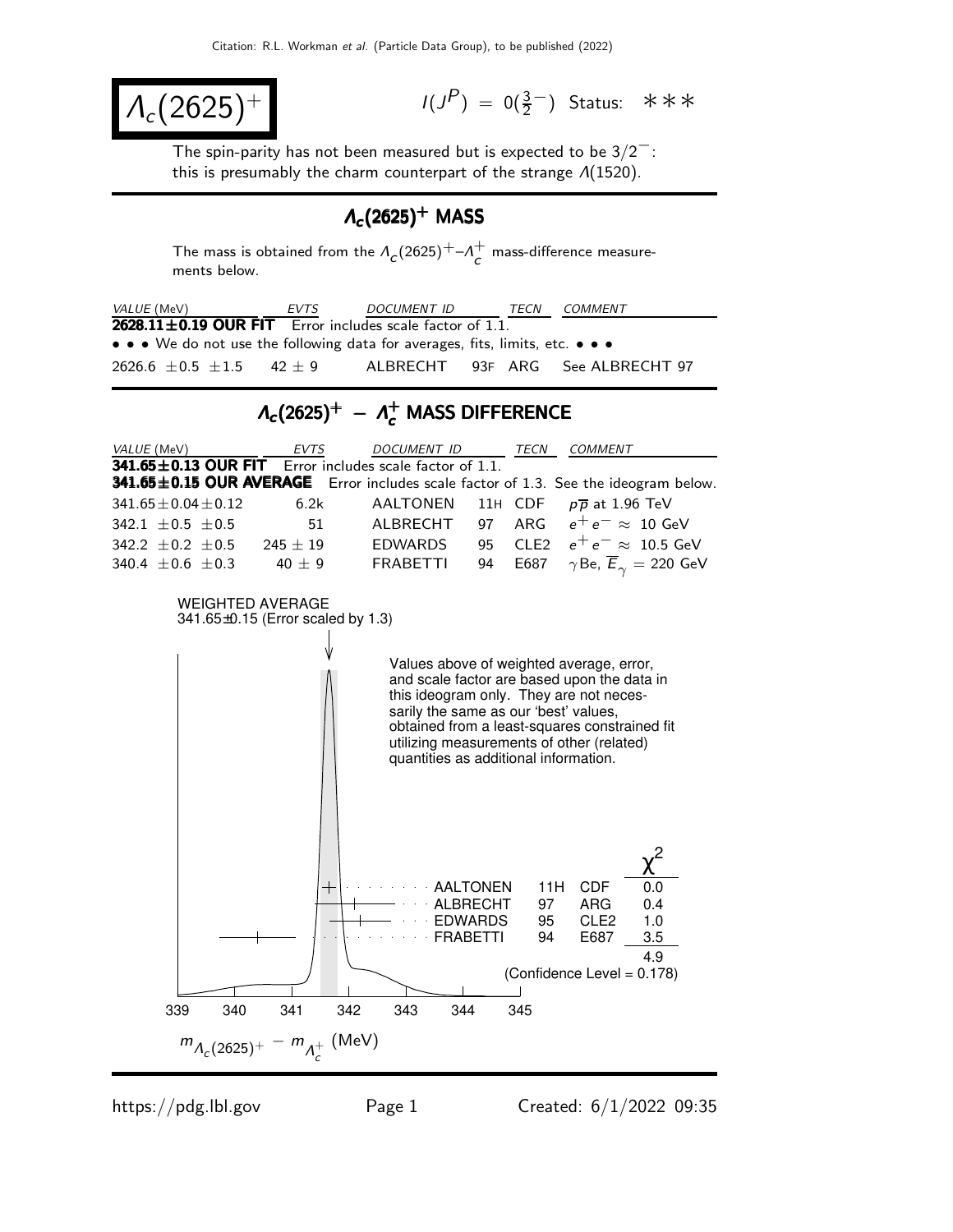## $\Lambda_c(2625)^+$  WIDTH

| VALUE (MeV) | $CL\%$ | EVTS       | DOCUMENT ID                                                                   | TECN | <b>COMMENT</b>                                 |
|-------------|--------|------------|-------------------------------------------------------------------------------|------|------------------------------------------------|
| < 0.97      | 90     | 6.2k       |                                                                               |      | AALTONEN 11H CDF $p\overline{p}$ at 1.96 TeV   |
|             |        |            | • • • We do not use the following data for averages, fits, limits, etc. • • • |      |                                                |
| ${<}1.9$    | 90.    | $245 + 19$ |                                                                               |      | EDWARDS 95 CLE2 $e^+e^- \approx 10.5$ GeV      |
| < 3.2       | 90     |            |                                                                               |      | ALBRECHT 93F ARG $e^+e^- \approx \Upsilon(4S)$ |

## $\Lambda_c(2625)^+$  DECAY MODES

 $\Lambda_c^+$  $\frac{\tau}{c}$ ππ and its submode  $\Sigma(2455)\pi$  are the only strong decays allowed to an excited  $\Lambda^+$  $\overline{c}$  having this mass.

|            | Mode                                         | Fraction $(\Gamma_i/\Gamma)$ | Confidence level |  |  |
|------------|----------------------------------------------|------------------------------|------------------|--|--|
|            | $\Gamma_1$ $A_c^+ \pi^+ \pi^-$               | $\approx 67\%$               |                  |  |  |
|            | $\Gamma_2 \qquad \Sigma_c (2455)^{++} \pi^-$ | $<$ 5                        | 90%              |  |  |
|            | $\Gamma_3$ $\Sigma_c (2455)^0 \pi^+$         | $<$ 5                        | 90%              |  |  |
|            | $\Gamma_4$ $\Lambda_c^+\pi^+\pi^-$ 3-body    | large                        |                  |  |  |
| $\Gamma_5$ | $\Lambda_c^+\pi^0$                           | not seen<br>lal              |                  |  |  |
|            | $\Gamma_6$ $\Lambda_c^{\ddagger}$ $\gamma$   | not seen                     |                  |  |  |

[a] A test that the isospin is indeed 0, so that the particle is indeed a  $\Lambda_c^+$  $\frac{+}{c}$  .

 $\Lambda_c$ (2625) $^+$  BRANCHING RATIOS

Γ $(\Sigma_c(2455)^{++} \pi^-)/\Gamma(\Lambda_c^+)$ Γ( $\Sigma_c$ (2455)<sup>++</sup> π<sup>--</sup>)/Γ( $\Lambda_c^+$  π<sup>+</sup> π<sup>--</sup>) Γ<sub>2</sub>/Γ<sub>1</sub> VALUE CL% DOCUMENT ID TECN COMMENT  $\leq$ 0.08 90 EDWARDS 95 CLE2  $e^+e^- \approx 10.5$  GeV Γ $(\Sigma_c(2455)^0 \pi^+)$ /Γ $(\Lambda_c^+$  $\Gamma(\Sigma_c(2455)^0 \pi^+) / \Gamma(\Lambda_c^+ \pi^+ \pi^-)$  Γ<sub>3</sub>/Γ<sub>1</sub> VALUE CL% DOCUMENT ID TECN COMMENT  $\leq$ 0.07 90 EDWARDS 95 CLE2  $e^+e^- \approx 10.5$  GeV  $\left[\Gamma(\Sigma_c(2455)^{++} \pi^-)+\Gamma(\Sigma_c(2455)^0 \pi^+)\right] / \Gamma(\Lambda_c^+$  $\left[ \Gamma(\Sigma_c(2455)^{++}\pi^-) + \Gamma(\Sigma_c(2455)^0\pi^+) \right] / \Gamma(\Lambda_c^+\pi^+\pi^-)$  (Γ<sub>2</sub>+Γ<sub>3</sub>)/Γ<sub>1</sub> VALUE CL<sup>%</sup> EVTS DOCUMENT ID TECN COMMENT • • • We do not use the following data for averages, fits, limits, etc. • • • <0.36 90 FRABETTI 94 E687 γ Be, Eγ = 220 GeV  $0.46\pm0.14$  21 ALBRECHT 93F ARG  $e^+ \, e^- \stackrel{'}{\approx} \, \Upsilon(4S)$  $\Gamma(\Lambda_c^+)$  $\frac{1}{c}$  π<sup>+</sup> π<sup>-</sup> 3-body)/Γ(Λ<del>' </del>  $\Gamma(\Lambda_c^+\pi^+\pi^-)$  Γ<sub>4</sub>/Γ<sub>1</sub> VALUE **EVTS** DOCUMENT ID TECN COMMENT • • • We do not use the following data for averages, fits, limits, etc. • • •  $0.54 \pm 0.14$  16 ALBRECHT 93F ARG  $e^+e^- \approx \Upsilon(4S)$